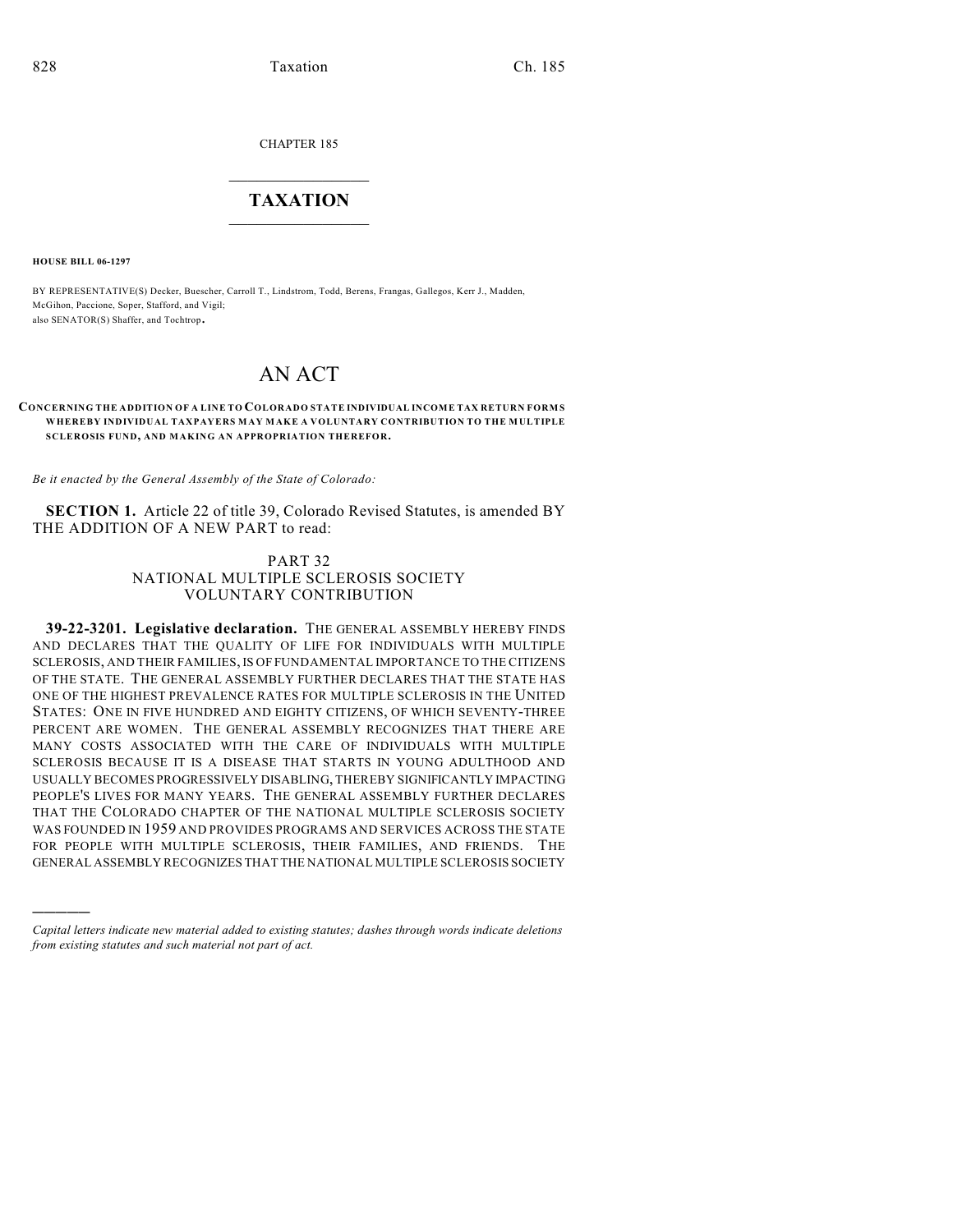#### Ch. 185 Taxation **Taxation** 829

FUNDS RESEARCH IN COLORADO TOWARD FINDING THE CAUSE OF AND CURE FOR MULTIPLE SCLEROSIS. THE GENERAL ASSEMBLY FURTHER RECOGNIZES THAT THE COLORADO CHAPTER OF THE NATIONAL MULTIPLE SCLEROSIS SOCIETY HAS REGIONAL OFFICES IN THE DENVER METRO AREA, FORT COLLINS, GRAND JUNCTION, AND COLORADO SPRINGS. THE GENERAL ASSEMBLY FURTHER RECOGNIZES THAT MANY COLORADO CITIZENS WOULD BE WILLING TO PROVIDE FUNDS FOR MULTIPLE SCLEROSIS PROGRAMS IF GIVEN THE OPPORTUNITY. IT IS THEREFORE THE INTENT OF THE GENERAL ASSEMBLY IN ENACTING THIS PART 32 TO PROVIDE THOSE COMMITTED AND CONCERNED COLORADO CITIZENS THE OPPORTUNITY TO FINANCIALLY FOSTER THE GROWTH AND SUCCESS OF THE NATIONAL MULTIPLE SCLEROSIS SOCIETY BY ALLOWING CITIZENS TO MAKE VOLUNTARY CONTRIBUTIONS ON THEIR STATE INCOME TAX RETURNS FOR SUCH PURPOSE.

**39-22-3202. Voluntary contribution designation - procedure.** FOR INCOME TAX YEARS COMMENCING ON OR AFTER JANUARY 1, 2006, BUT PRIOR TO JANUARY 1, 2009, THE COLORADO STATE INDIVIDUAL INCOME TAX RETURN FORM SHALL CONTAIN A LINE WHEREBY EACH INDIVIDUAL TAXPAYER MAY DESIGNATE THE AMOUNT OF THE CONTRIBUTION, IF ANY, THE INDIVIDUAL WISHES TO MAKE TO THE MULTIPLE SCLEROSIS FUND CREATED IN SECTION 39-22-3203.

**39-22-3203. Contributions credited to the multiple sclerosis fund appropriation.** (1) THE DEPARTMENT OF REVENUE SHALL DETERMINE ANNUALLY THE TOTAL AMOUNT DESIGNATED PURSUANT TO SECTION 39-22-3202 AND SHALL REPORT THAT AMOUNT TO THE STATE TREASURER AND TO THE GENERAL ASSEMBLY. THE STATE TREASURER SHALL CREDIT THAT AMOUNT TO THE MULTIPLE SCLEROSIS FUND, WHICH FUND IS HEREBY CREATED IN THE STATE TREASURY. ALL INTEREST DERIVED FROM THE DEPOSIT AND INVESTMENT OF MONEYS IN THE FUND SHALL BE CREDITED TO THE FUND.

(2) THE GENERAL ASSEMBLY SHALL APPROPRIATE ANNUALLY FROM THE MULTIPLE SCLEROSIS FUND TO THE DEPARTMENT OF REVENUE ITS COSTS OF ADMINISTERING MONEYS DESIGNATED AS CONTRIBUTIONS TO THE FUND. ALL MONEYS REMAINING IN THE FUND AT THE END OF A FISCAL YEAR, AFTER SUBTRACTING THE APPROPRIATION TO THE DEPARTMENT, SHALL BE TRANSFERRED TO THE NATIONAL MULTIPLE SCLEROSIS SOCIETY, COLORADO CHAPTER, A COLORADO NONPROFIT ORGANIZATION. THE NATIONAL MULTIPLE SCLEROSIS SOCIETY, COLORADO CHAPTER, SHALL ADMINISTER THE MONEYS IN FURTHERANCE OF THE WORK OF THE NATIONAL MULTIPLE SCLEROSIS SOCIETY STATEWIDE.

**39-22-3204. Repeal of part.** THIS PART 32 IS REPEALED, EFFECTIVE JANUARY 1, 2010, UNLESS THE VOLUNTARY CONTRIBUTION TO THE MULTIPLE SCLEROSIS FUND ESTABLISHED BY SECTION 39-22-3203 IS CONTINUED OR REESTABLISHED BY THE GENERAL ASSEMBLY ACTING BY BILL PRIOR TO SAID DATE.

**SECTION 2. Appropriation.** In addition to any other appropriation, there is hereby appropriated, out of any moneys in the multiple sclerosis fund, created in section 39-22-3203 (1), Colorado Revised Statutes, not otherwise appropriated, to the department of revenue, for allocation to the information technology division, for the fiscal year beginning July 1, 2006, the sum of three hundred fifty dollars (\$350), or so much thereof as may be necessary, for the implementation of this act.